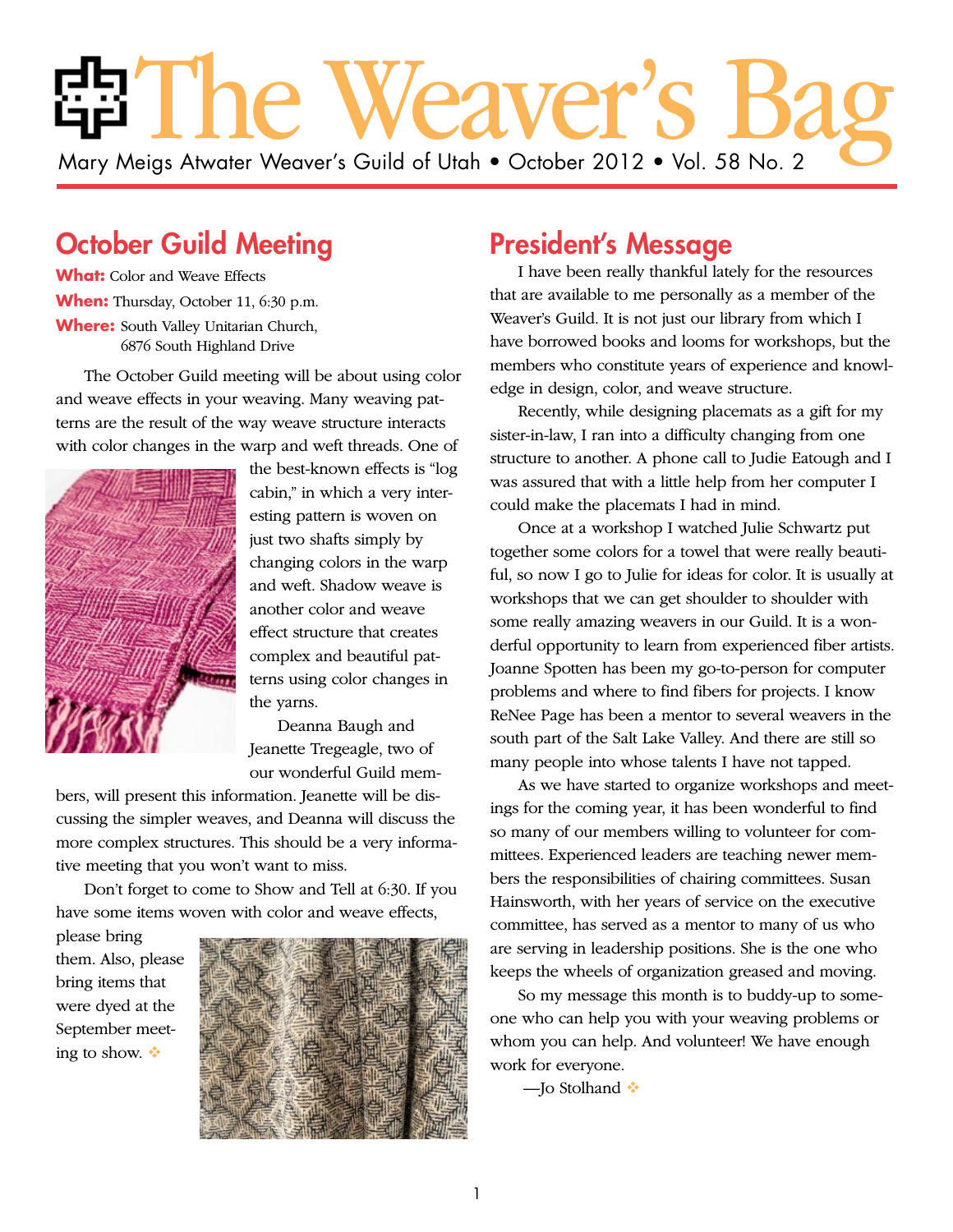## September Guild Meeting— Natural Dyeing at Sonya's

We started the Guild year out by meeting on a beautiful morning at Sonya Campana's house. Sonya started the meeting by describing what's in store for the Guild year: (1) October—shadow weave discussion with Jeanette Tregeagle and Deanna Baugh. (2) November workshop by Sharon Alderman, "Stripes, Stripes, Stripes." (3) December —Guild Christmas party at Mimi Rodes's house. (4) January—Guild show and workshop with Nadine Sanders, the Singing Weaver, offering two Theo Moorman options, designing with threads and designing with fabric. Connie and Deanna will bring samples of each of these at a future meeting. (5) After that, ReNee Page will tell us about Mary Meigs Atwater; Beth Myrer will tell us about a pulled threads technique; Judie Eatough will discuss inlay; and Kathleen McMaster will talk about hand manipulated laces. (6) At the end of the Guild year, we'll all meet up at Diane Haueter's house in Midway for another party and Challenge Reveal.

Which leads me to the challenge:

There are two: (1) Enter your woven, handspun, knitted, tatted, or crocheted pieces into the 2013 Guild show, and (2) scarves. Kathleen McMaster is leading this second challenge, which she described as weaving a scarf with at least 50 percent of the materials coming from your stash. She described a workshop that she took using up those bits of yarns from your stash and modeled a beautiful scarf produced in that workshop. More details on that to come.



While the dyepots were developing, we held our Show and Tell discussion. I don't know if I got





everyone's show-and-tell, as I was also taking Guild memberships during it, but what I do remember was:

- A woven towel of organic cotton yarns in a delicate overshot pattern—Alice Bradford
- Pillow covers with embroidery and historic weaving inserts, from the Convergence textile tour— Susan Hainsworth
- Five-yard cotton/linen warp woven at the Great Basin Fiber Arts Fair by anyone who wanted to try it out—Jeanette Tregeagle
- Bead leno scarf in sock yarn, among other pieces from prolific weaver Karan Swanger
- Wool skeins dyed with marigold and modified with an iron after bath—Maureen Wilson
- Blue-ribbon knitted sweater, woven scarves in twill, and woven alpaca throw—Sue Maturlo
- Swing knitting sample (check it out at Black Sheep Wool Company shop—Rebecca Raybould
- Fabric gel printing kit and samples—Diane Haueter
- Painted, devore', and sequined fabrics and shawls and beads from the Bead Show, and a handspun skein—Dian Cheney
- Woven basket from Great Basin Fiber Arts Fair class—Julie Schwartz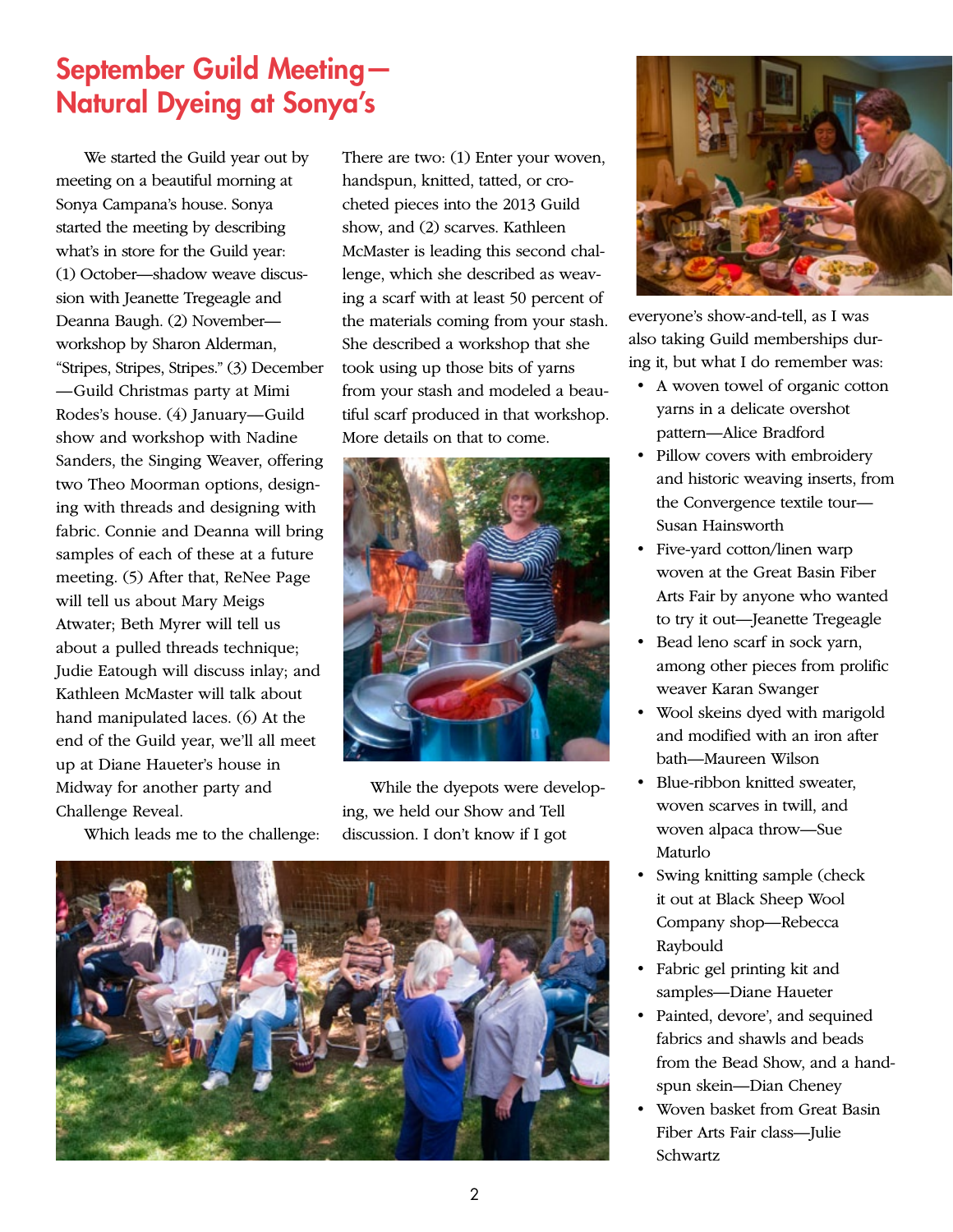

Then we moved on to the dye pots. Sonya and her able assistant, Jeanette, prepared six pots with natural dye extracts from a kit from Earthhues, a Natural Dye Company owned by Michele Wipplinger kit (see earthues.com/home), using cutch, pomegranate, osage orange, cochi-



## **Intermountain** Weaver's Conference July 2013

Intermountain Weaver's Conference will be held again in Durango, Colorado, at Fort Lewis College. (IWC is a regional weaver's conference that is offered every other year.) It is scheduled for July 25–28, 2013, and the IWC board has been busy planning every detail to make this conference, the 30th anniversary, the best ever. IWC offers three-day in-depth workshops. There will be information available at the October Guild meeting. Please visit the website, intermountainweavers.org, for the workshop list, scholarship availability, the new non-jured show "Celebration of Fiber," and membership information.  $\ddot{\bullet}$ 



neal, logwood, and madder. They used an all-in-one-method, with the dye extract and the mordant (alum) in the dye pot at the same time. Members dyed wool fiber, wool, cotton and silk yarns, silk scarves, silk and cotton fabrics—all with varying and beautiful results. I hope that we get to see some projects, or maybe a

## 2012–13 Guild **Challenge**

Kathleen McMaster is spearheading the Guild Challenge this year. The Guild Challenge was so much fun last year—we got fabulous placemats, mug rugs, etc. This year we are doing scarves, always a favorite fashion item, especially for weavers. We would like you to use at least 50 percent of the materials for your scarf from your yarn stash.

Do you have skein of novelty yarn that you just couldn't resist at that yarn store you visited on your last vacation? Do you have a cone or two that have just two or three yards left on them? Maybe there's a cone of yarn you purchased so long ago that you've forgotten what the project was you got it for. These are the things



Guild challenge piece made from the dyed materials.

The meeting was a lot of fun, a lot of work, and lots of members showed up for it. There were some returning members that we haven't seen in a while and new members: Ping and Suzy with her daughter Mollie, a spinner. Welcome!

—Maureen Wilson ❖



we want to challenge you to use in designing your one-of-a-kind scarf.

Be creative, and dive deep into your stash. Then we will all reveal our beautiful creations at the June Guild meeting. (Your scarves can be entered into the Guild show as well.) Have fun weaving!  $\cdot$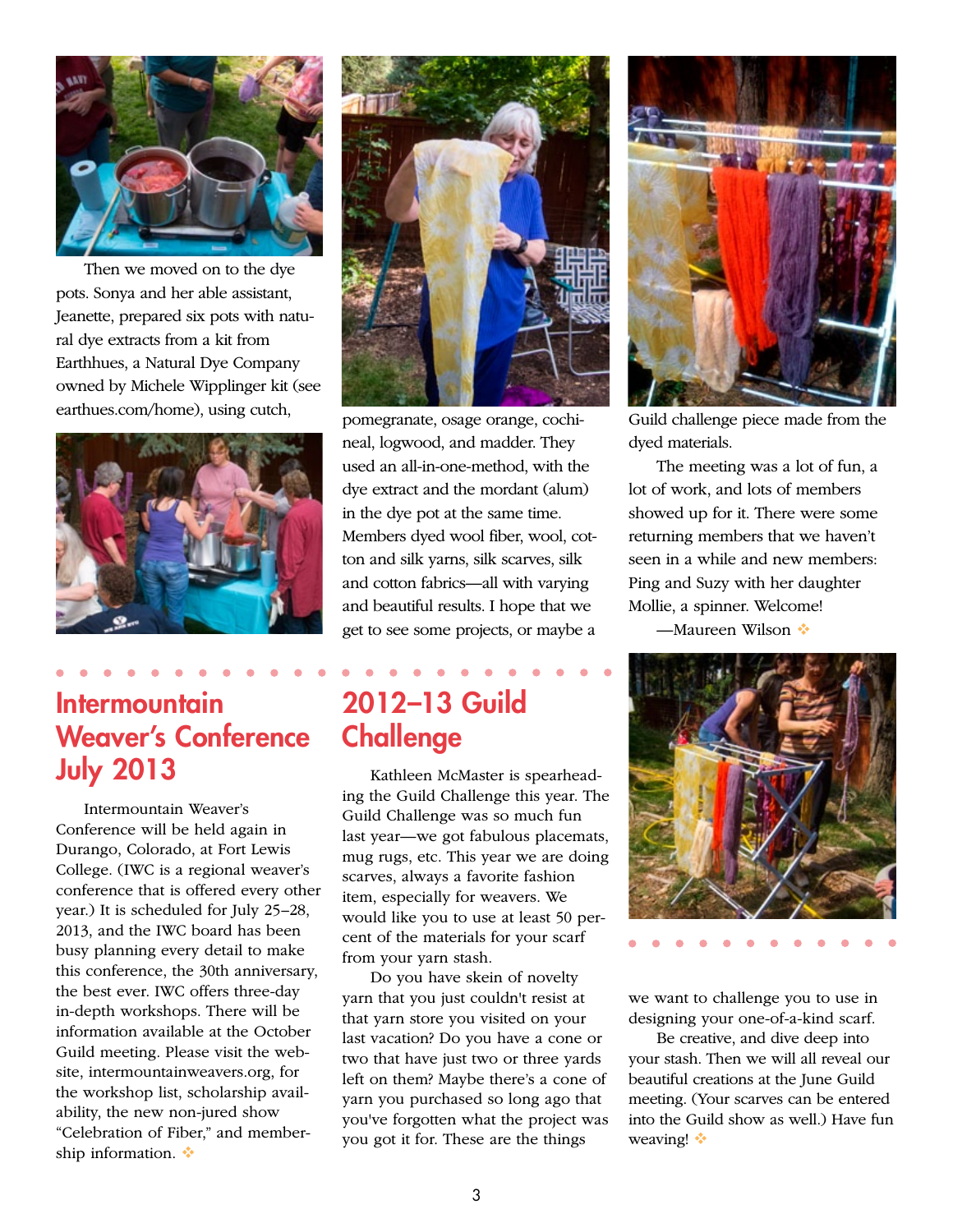## Wild About Fiber Arts: A Celebration of Utah Fiber Art

The 22nd Biennial MMWAG Guild Show will be exhibited at the Utah Cultural Celebration Center from January 10 through February 27, 2013. We are so delighted to be able to have the show at this lovely gallery. Mark your calendars and be sure to bring friends and family to the show opening, which will be from 6:00 to 8:00 p.m on January 10. Th is will be the January Guild meeting. There will be a lovely reception with appetizers and music and a fun and interesting program of music and weaving by Nadine Sanders—"The Singing Weaver."

We hope everyone is already working on your entries for the show. The categories are:

- Functional (table linens, coverlets, rugs, pillows, etc.)
- Nonfunctional (two- and threedimensional pieces)

Each member can enter up to three pieces for the juried part of the show. All pieces entered for competition must have been woven within the last two years. Items older than two years may be entered for display only. We have invited sister guilds such as the spinners, embroidery, and surface design guilds, to participate in the show. Last time we had over one 120 displayed in the show. To see a fun slide show of the

beautiful entries from our last show, click on "Beautiful Fibers 2011" in the slide show section of the MMWAG website.

So if you have not already—START CREATING! January will be here before we know it!

The complete Call for Entries and registration materials are on the Guild website: mmawg.org Mimi Rodes Chairwoman, Wild About Fiber Arts

Wild About Fiber Arts: A Celebration of Utah Fiber Art

**22nd Biennial Show of the Mary Meigs Atwater Weaver's Guild**

*January 10 through February 26, 2013 at the Utah Cultural Celebration Center*

For further information see the announcement on the Guild website

## Three BIG workshops coming up in 2012–2013!

## 1. Sharon Alderman

November 16, 17, 18 (Friday, Saturday, and Sunday)

We are pleased to announce a workshop with **Sharon Alderman**. If you are familiar with Sharon's work, you know how masterfully she uses color and texture and how she can make a simple stripe magical.

In this three-day workshop, participants will study proportion, placement, and color interaction in stripes. Sharon will teach design theory, and participants will weave on their own looms brought warped to the workshop. Everyone will go home with many ideas and with a woven sampler that will provide inspiration for future projects. For more information, see the registration form in this newsletter.

## 2. Nadine Sanders

January 11, 12, 13, 2013 (Friday, Saturday, and Sunday)

**Nadine Sanders**, a nationally known weaver, will present a threeday workshop for our Guild on the three days following the opening of the Guild show on Thursday, January 10. Nadine will also present the program at the show opening.

Nadine is an expert on the Theo Moorman technique, and the work– shop, "Weaving That Sings," will teach us how to use either yarn or fabric strips to create pictorial images using this technique. Registration information is included in this newsletter. Visit Nadine's website to learn why Nadine is called the "Singing Weaver" and to learn why we are so excited about having her visit our Guild www.singingweaver.com.

## $\mathbf 3$ . Jason Collingwood

. . . . . . . . . . . . . . . . .

November 9, 10, 11, 2013 (Saturday, Sunday, and Monday)

Imagine! A workshop with **Jason Collingwood**! Jason is the son of renowned rug weaver Peter Collingwood, and he has carried on the tradition of innovative and excellent rug weaving and teaching. Jason will be traveling in the United States from England in 2013 and teaching at various guilds including the Mary Atwater Guild. Information on the topic of the workshop will be available soon.

Start planning now for this not-to-be-missed chance to learn with a master. The workshop will cost somewhat more than our regular three-day workshops, but because it's being presented locally, the workshop will still be a great deal.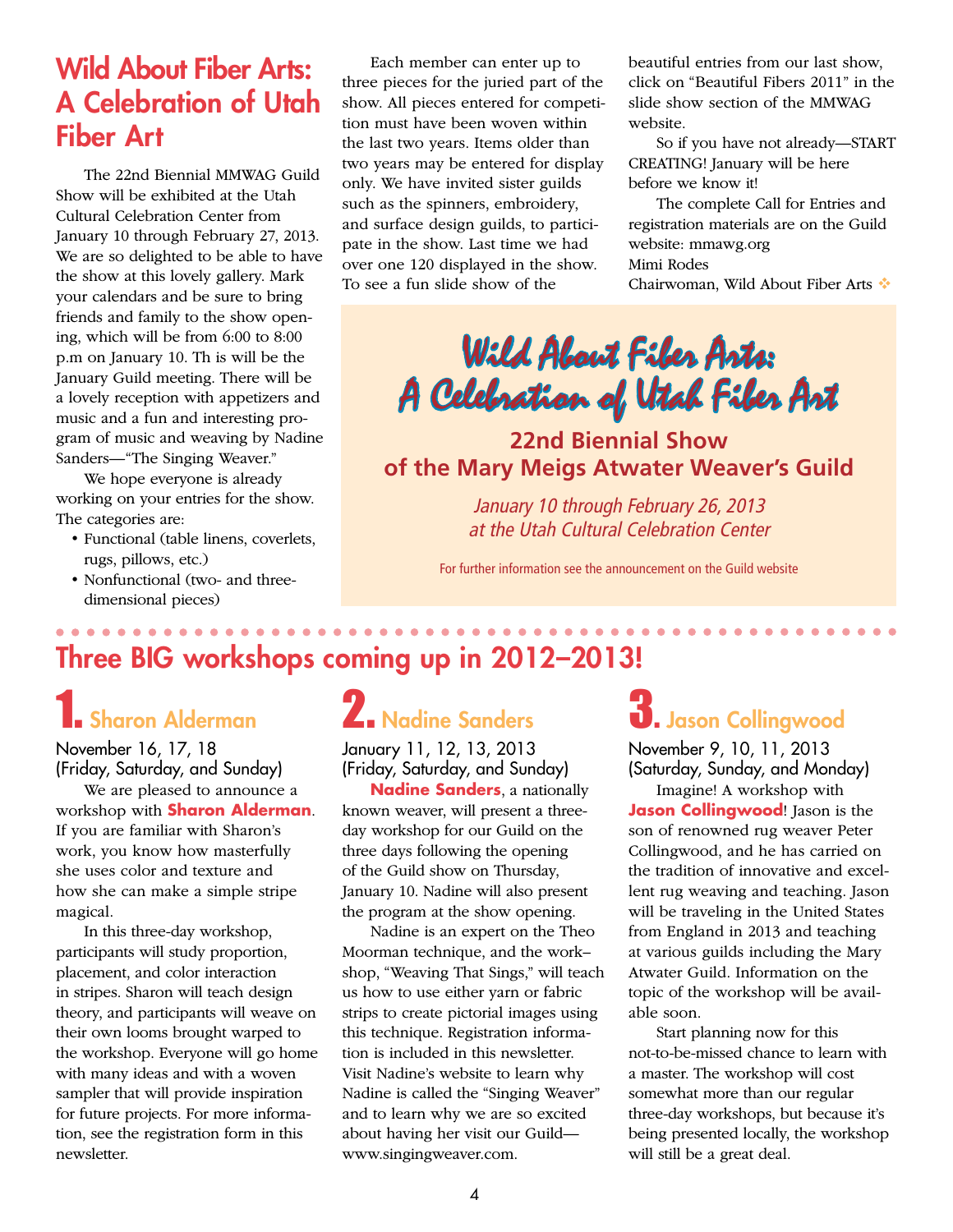

**November 16, 17, 18 (Friday, Saturday, and Sunday) Pioneer Craft House**

Stripes are common in ethnic textiles for good reason: they provide opportunities to create rhythmic (or arrhythmic!) patterns in cloth with very simple looms. They also allow weavers to use color effectively.

In this three-day workshop, participants will study proportion, placement, and color interaction in stripes. Each participant will bring a warped loom and weave on it (the workshop will not be round robin). Sharon will teach design theory, and participants will weave on their own looms. Everyone will go home with many ideas and with a woven sampler that will provide inspiration for future projects. While this is an on-loom workshop, some of the work will be done with pencil and with papers.

#### *About Sharon Alderman*

Sharon Alderman has been weaving very nearly every day since 1969. Specializing in fabrics to wear, upholstery and other interior fabrics, and color studies woven of cotton sewing thread, she was awarded the Governor's Award in the Arts, Artist Category in January 1995. In 2006 she was named one of "Utah's 100 Most Honored Artists."

Her work has been shown in competitions and invitational exhibitions all over North America. In 1993 she was represented in the National Museum of Women's Art in Washington, D.C. Her work is in private, corporate, city, county, state and federal collections.

She was one of the first weavers to apply for the Certificate of Excellence in Handweaving when that program was founded by the Handweavers Guild of America. At the first judging in 1976 she was awarded the Certificate of Excellence; her special, in-depth study was apparel textiles.

That year she began to teach, first locally, and then throughout the United States, Canada and the UK. She lectures, gives keynote addresses, acts as a juror and leads workshops for guild, art center, colleges and state, regional and national conferences.

Her writing and work have appeared in *Shuttle, Spindle & Dyepot, Interweave, Textile Artists' Newsletter,* and *Handwoven*. She designs and weaves the Swatch Collection series for *Handwoven*. Her books include *Handwoven, Tailormade, A Handweaver's Notebook,* and *Mastering Weave Structures* all published by Interweave Press, Inc.

She holds a Bachelor of Science degree in chemistry from Harvey Mudd College, Claremont, California.

#### *To Register*

"Stripes! Stripes! Stripes!" will cost approximately \$125 per participant. There is a limit of 15 participants. Please send the following information, plus a \$25 deposit, to Sonya Campana, 8407 Dynasty Way, Cottonwood Heights, UT 84121. The deadline for registration is October 12.

If you have questions, please contact Sonya at sonyacampana@yahoo.com.

| Number of shafts on your loom |  |
|-------------------------------|--|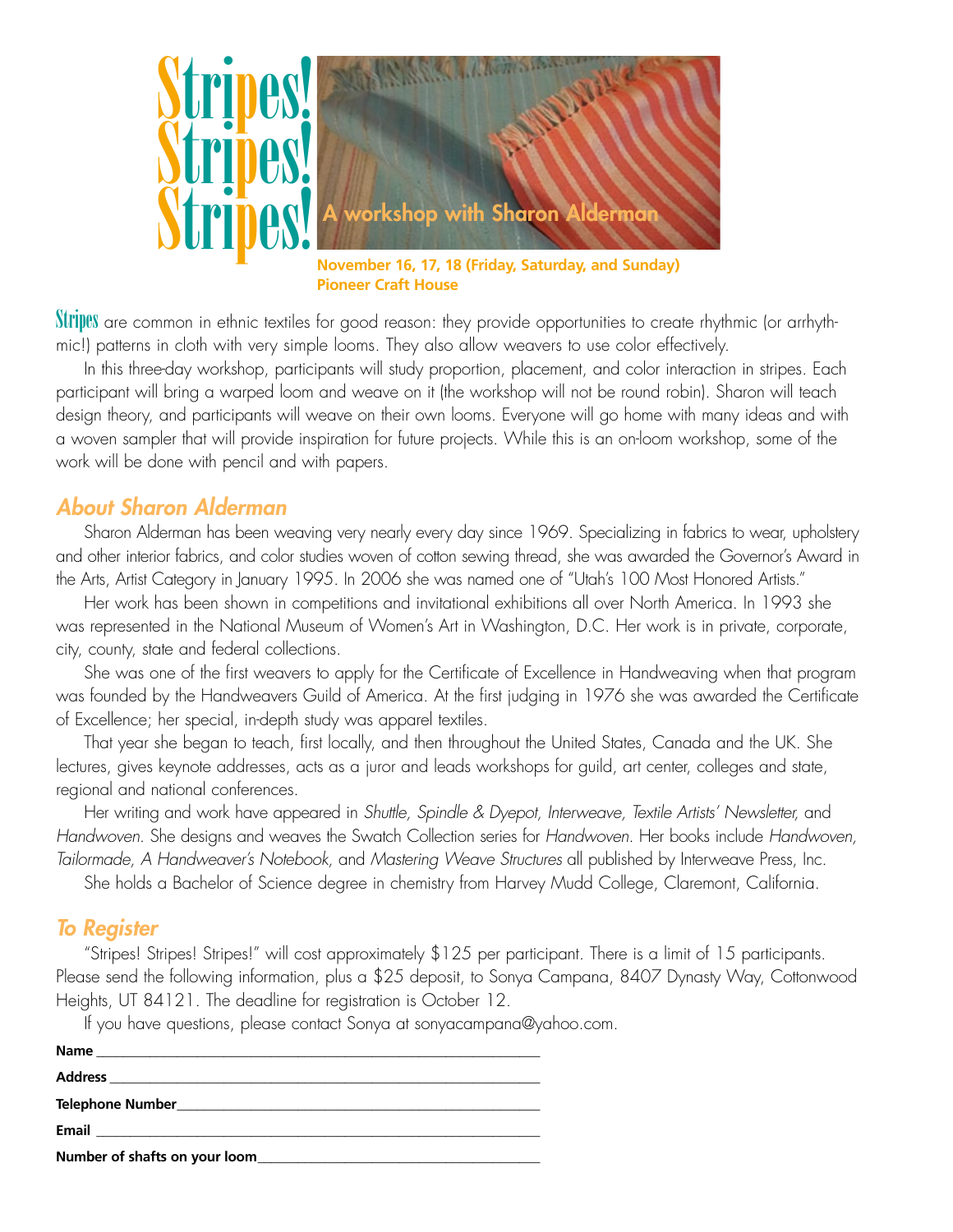# Weaving That Sings Painting with Yarn Or Painting with Fabric Strips Workshop with Nadine Sanders

**January 11, 12, 13 (Friday, Saturday, and Sunday) Pioneer Craft House**

adine Sanders, aka the Singing<br>
Weaver, designs, weaves, writes,<br>
and sells her weavings, which cen-<br>
ter on the Theo Moorman weave<br>
structure. Her main focus is on pictorial Weaver, designs, weaves, writes, and sells her weavings, which center on the Theo Moorman weave design. Nadine has a degree in Speech and Communications and received her musical training at Saint Olaf College. She studied fiber arts at the Oregon School of Arts in Portland, Oregon, where she received a



Certificate of Crafts. She has been teaching weaving since 1995 and has written many articles for various weaving magazines and publications and has written a book titled *Theme and Variation,* which won the MN Textile Book of the Year award in 2003. Her full resume is on her website: **singingweaver.com**.

Nadine has graciously offered to teach us two variations on her popular class "Weaving That Sings." The workshop will focus on the Theo Moorman technique—a wonderful loom-controlled weave structure that allows pictorial designs to be created without having to use tapestry techniques. It uses two sizes of warp threads to allow the weaver to "paint" pictorial designs on the surface with inlay yarns or fabric strips.

Participants may choose "Painting with Yarn" or "Painting with Fabric Strips." All participants will be in the same workshop. Where necessary, Nadine will give separate instruction

to those who are working with yarn and those working with fabric strips.

Nadine will provide the warp for each participant, so participants will need to decide whether to work with yarn or with fabric strips and register accordingly. Only four harnesses will be used, no matter how many harnesses the loom has. Workshop costs will be between \$115 and \$155, depending on the enrollment. This price includes the warp! Class size is limited to 20 students.

## **To Register**

| Name and the contract of the contract of the contract of the contract of the contract of the contract of the contract of the contract of the contract of the contract of the contract of the contract of the contract of the c |
|--------------------------------------------------------------------------------------------------------------------------------------------------------------------------------------------------------------------------------|
| Address                                                                                                                                                                                                                        |
| <b>Telephone Number and Service Services</b> and Services and Services and Services and Services and Services and Services                                                                                                     |
|                                                                                                                                                                                                                                |
| Please choose which workshop variation you prefer:                                                                                                                                                                             |
| $\Box$ Painting with Yarn                                                                                                                                                                                                      |
| $\Box$ Painting with Fabric Strips                                                                                                                                                                                             |



Registrations must be in the mail by Friday, October 26, because Nadine needs time to prepare and send the warps. Please send this form to Karan Swanger, 7930 Mustang Loop Road, Park City, UT 84098. Questions may be sent to Karan at swanger.karan@comcast.net